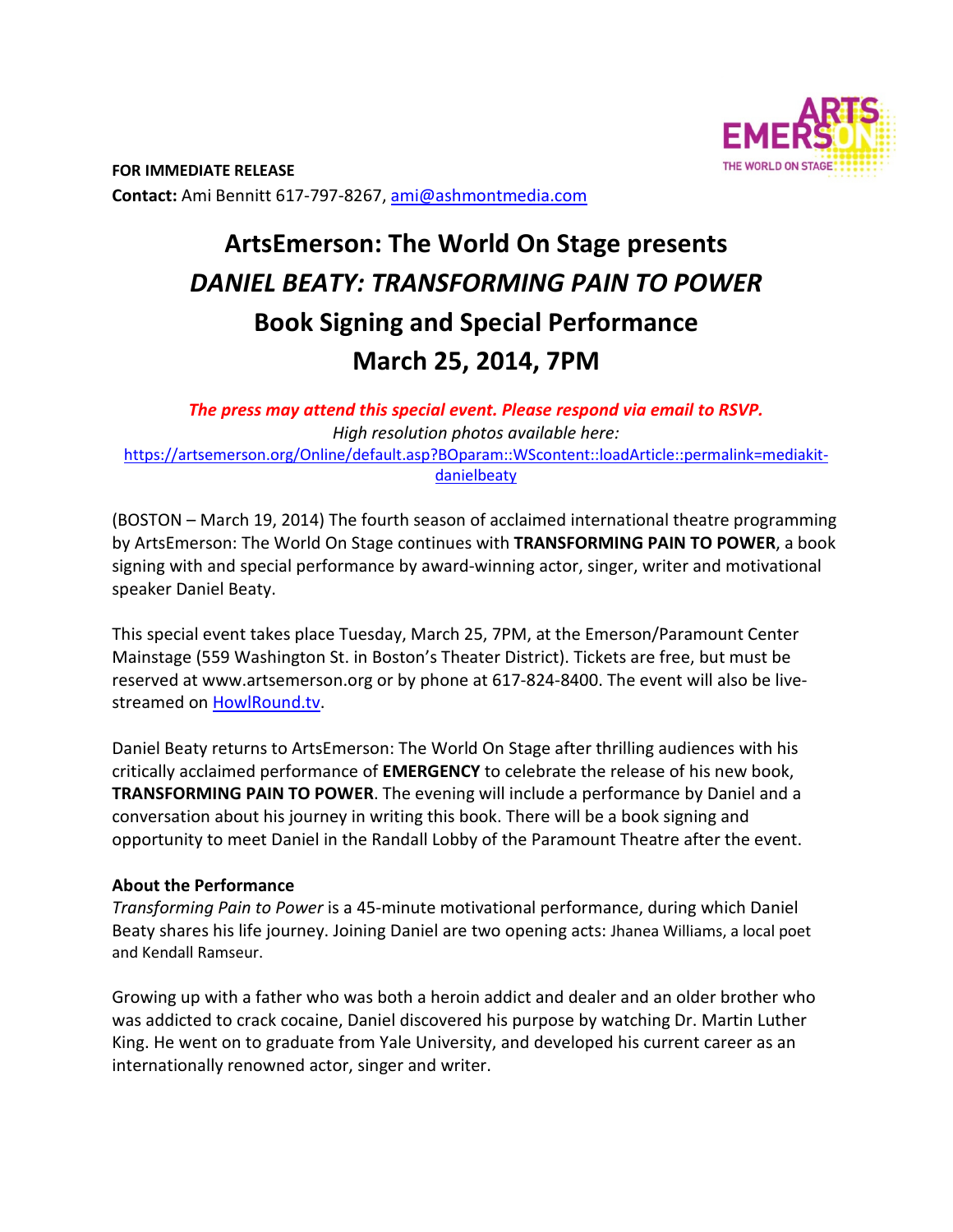At an early age, God gave Daniel a vision of his life despite the chaos of his home. This presentation is about the triumph of faith over adversity and includes poetry, music and character excerpts from his award‐winning plays. Past engagements have ranged from the White House to church & corporate events to school performances ranging from elementary through university level. This presentation is the basis for Daniel's book that will be published by Penguin in March 2014.

## **About Daniel Beaty**

Daniel Beaty is an award‐winning actor, singer, writer, and motivational speaker. His critically acclaimed plays *Through the Night*, **Emergency,** *Mr. Joy,* and *The Tallest Tree in the Forest - Paul Robeson*, have been performed at venues ranging from Lincoln Center to the White House, and garnered numerous awards including an Obie award for writing and performance and two NAACP Theater Awards. Beaty has worked throughout the U.S., Europe, and Africa speaking and performing on programs with luminaries such as Bill Cosby, Deepak Chopra, Hill Harper, Jill Scott, Donnie McClurkin, and Ruby Dee. In fall 2013, Beaty launched a nationwide initiative using the tools of storytelling to help individuals and communities heal trauma funded by W.K. Kellogg and Ford Foundations among others. He holds a BA with Honors in English and Music from Yale University and an MFA in Acting from the American Conservatory Theater. His poem "Knock Knock" became an Internet sensation receiving millions of views and has been transformed into a children's book, also titled "Knock Knock," published by Little Brown Books. Penguin‐Random House will publish his empowerment book "Transforming Pain to Power" in March 2014. Follow Daniel's work at www.DanielBeaty.com and Twitter @DanielBBeaty.

# March 25, 2014, 7PM **TRANSFORMING PAIN TO POWER**  Book signing and special performance

By Daniel Beaty

### **About ArtsEmerson**

ArtsEmerson was established by Emerson College to program the beautifully restored 590‐seat Emerson/Paramount Center Mainstage; the versatile, intimate Jackie Liebergott Black Box Theatre ("The Jackie"), which can seat up to 150 people; the state‐of‐the‐art 170‐seat Bright Family Screening Room (all located within the Emerson/Paramount Center, a cornerstone in the revitalization of downtown Boston); and the beloved, historic 1,186‐seat Emerson/Cutler Majestic Theatre in the heart of the Theatre District, fully restored by Emerson in 2003. Under the leadership of Rob Orchard, ArtsEmerson gives Boston audiences a new level of cultural choice, bringing live professional American and international stage work to its four distinct venues as well as films and music. For more information, visit www.artsemerson.org.

## **About Emerson College**

Located in Boston, Massachusetts, opposite the historic Boston Common and in the heart of the city's Theatre District, Emerson College educates individuals who will solve problems and change the world through engaged leadership in communication and the arts, a mission informed by liberal learning. The College has 3,660 undergraduates and 829 graduate students